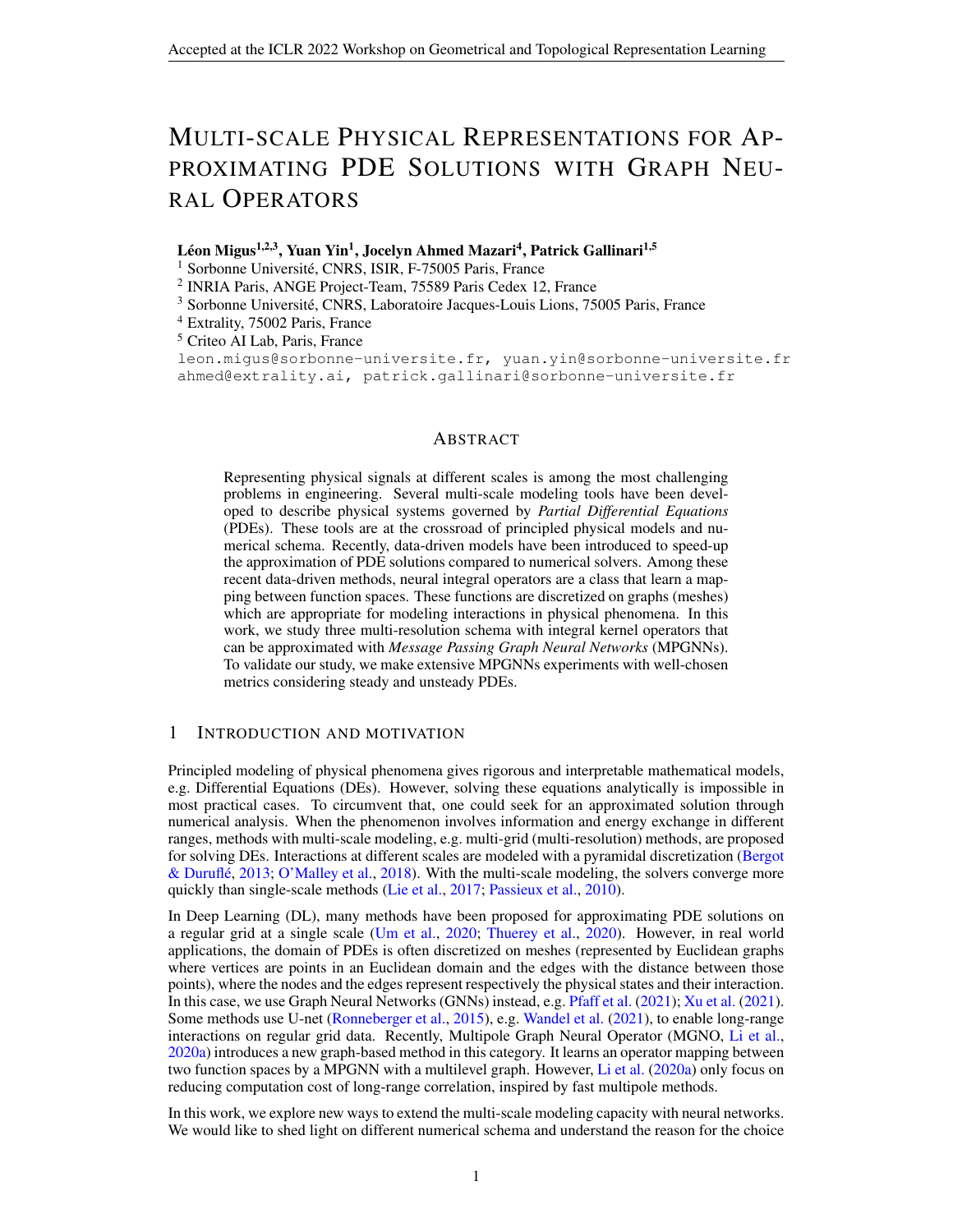of multi-scale schema from the lens of DL. We observe in practice that the multi-scale DL models share a similar structure with some of the numerical schemes . For example, both composed of a straight-through downscaling and upscaling process, U-net shares a very similar structure with V-cycle schema in multi-scale numerical analysis [\(Jaysaval et al.,](#page-5-9) [2016\)](#page-5-9). We then draw inspiration from discretized multi-resolution schema [\(Jaysaval et al.,](#page-5-9) [2016\)](#page-5-9) such as W-cycle and F-cycle to propose new architectures.

In this paper, we propose new multi-scale DL architectures, based on the original MGNO, for learning representation of multi-scale physical signals by approximating the functional spaces of PDEs. They are tested with steady and unsteady physical systems. This opens perspectives to rethink the architecture design for multi-scale problems and help practitioners using U-net to include these numerical schema variants in their study. To the best of our knowledge, this is the first work to explore new architecture designs for multi-scale problems within the Machine Learning (ML) community.

We organize our paper as follows: in section 2, we describe formally Graph Neural Operators and the multi-resolution schema. In section 3, we present our evaluation protocol and ablation study. Finally, in section 4, we conclude our work.

## 2 NEURAL OPERATOR AND ITS GRAPH INSTANTIATIONS

Neural Operator [\(Kovachki et al.,](#page-5-10) [2021\)](#page-5-10) aims at learning a map from a function defined over a domain (typically Euclidean space) to another with parameterized models, especially neural networks (NNs). The objective is to learn a map  $G_{\theta}: a \in \mathcal{F} \mapsto u \in \mathcal{F}'$ , where  $\mathcal{F}, \mathcal{F}'$  are two function spaces defined on a domain D. At each position in the domain  $x \in D$ , the following iterative transformation is applied:

$$
v_{t+1}(x) = \sigma\Big(Wv_t(x) + b(x) + \int_D \kappa_\phi(x, x')v_t(x')d\nu(x')\Big) \qquad \forall x \in D
$$

where  $\theta = \{W, b, \phi\}$  are parameters. W, b are local affine transformation of  $v_t(x)$  at each location x. The parameterized kernel  $\kappa_{\phi}$  integrates  $v_t(x')$  over all  $x' \in D$ , with  $x' \sim \nu$  and  $\nu$  is a (probabilistic) measure over D.  $\sigma$  is a nonlinear Lipschitz activation function. The iteration starts from  $t = 0$  with the input function  $a = v_0$ , the solution is the function at final iteration T, i.e.  $u = v_T$ .

GNO and MGNO [\(Li et al.,](#page-5-11) [2020b;](#page-5-11)[a\)](#page-5-8). Given that integrating over the whole domain  $D$  is intractable, one possible simplification is to integrate only in a subdomain around x, i.e.  $s(x) \subset D$ . By limiting this subdomain to some i.i.d. sampled neighbors  $x' \in \mathcal{N}(x) \subset s(x)$ , we obtain:

$$
\int_D \kappa_\phi(x, x') v_t(x') \mathrm{d}\nu(x') \approx \int_{s(x)} \kappa_\phi(x, x') v_t(x') \mathrm{d}\nu(x') \approx \frac{1}{|\mathcal{N}(x)|} \sum_{x' \in \mathcal{N}(x)} \kappa_\phi(x, x') v_t(x')
$$

which can be implemented with a message passing graph neural network, called GNO. The graph is constructed by connecting the point at position x to its neighbors x' such that  $\forall x' \in \mathcal{N}(x)$ ,  $||x ||x'|| \leq r$ . Here  $|\mathcal{N}(x)|$  stands for the total number of the neighbors of x. However, when modeling long-range interactions is necessary, a large  $s(x)$  should be considered in GNO, which comes with an expensive computational cost. To overcome this problem, MGNO considers the following multiscale kernel matrix decomposition of the graph kernel:

$$
K \approx K_{1,1} + K_{1,2}K_{2,2}K_{2,1} + K_{1,2}K_{2,3}K_{3,3}K_{3,2}K_{2,1} + \cdots
$$

where  $K_{l,l'}$  is the kernel from scale l to l', the finest scale is 1. To implement this multi-scale kernel, several architectural designs are proposed in the following section.

Multi-scale kernel implementations. We present in this section, three architectures for multiscale kernel implementation: V-MGNO, F-MGNO, and W-MGNO. V-MGNO is proposed in the original paper [\(Li et al.,](#page-5-8) [2020a\)](#page-5-8). F-MGNO, and W-MGNO are inspired by multi-resolution methods [\(Jaysaval et al.,](#page-5-9) [2016\)](#page-5-9). The V-, F-, and W-MGNO are iterative processes and have in common three types of kernels as shown in Figure [1:](#page-2-0) downscale, intra-scale, and upscale kernels. The input information is propagated in the multi-scale graph by a cascade of down-scale contraction, intrascale transformation, and up-scale expansion.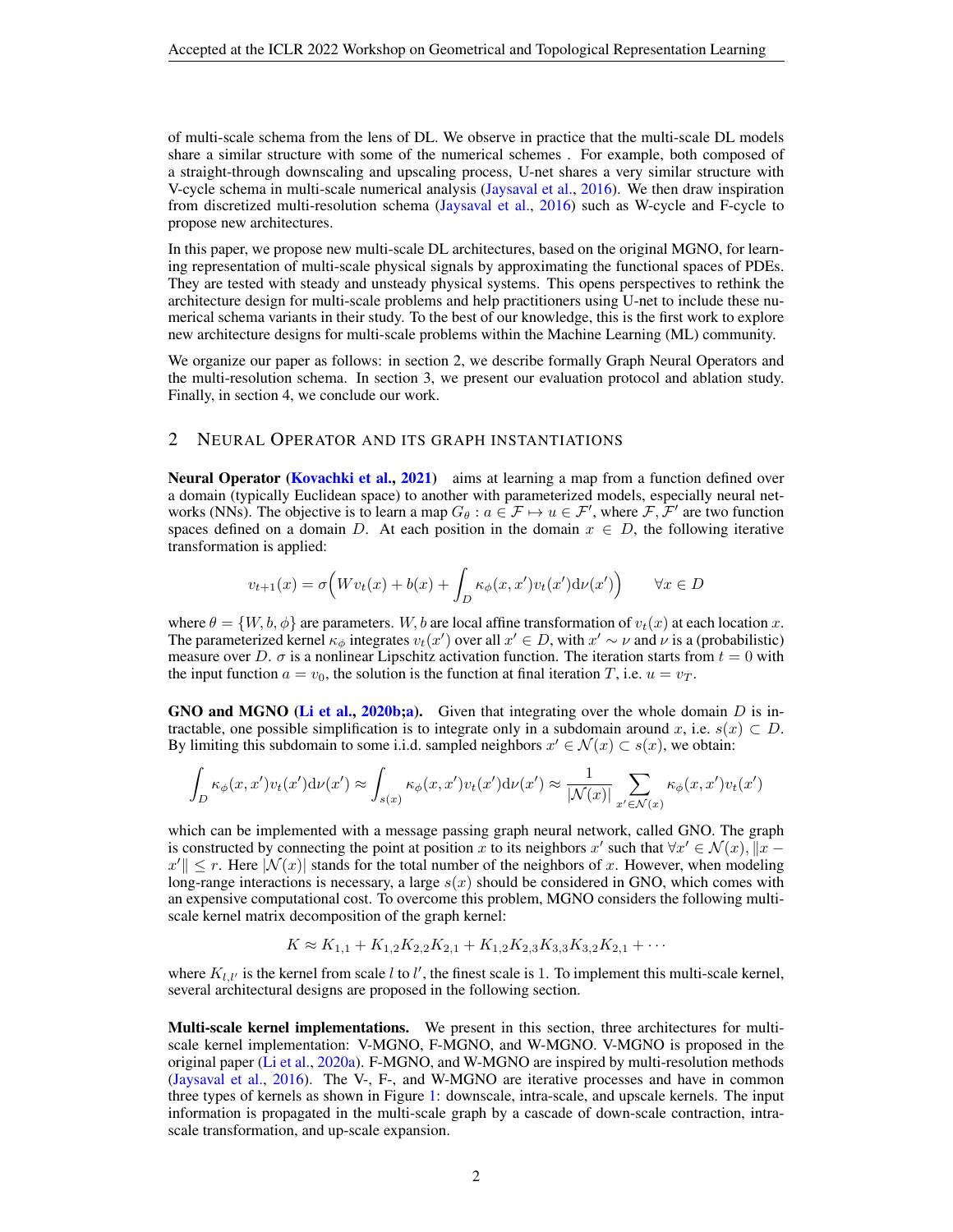<span id="page-2-0"></span>

Figure 1: Illustration of MGNOs with different schema: (a) the original V-MGNO, (b) F-MGNO, and (c) W-MGNO.  $\rightarrow$  (red) are downscale kernels,  $\rightarrow$  (black) are in-scale kernels,  $\rightarrow$  (purple) are upscale kernels.  $-\rightarrow$  are skip connections. See Figure [2](#page-7-0) for an example of the iterative process.

Metrics. The goal here is to empirically study the performances of these multi-resolution architectures and their learning stability. We define the following metrics to compare these multi-scale architectures: • *Number of scales*: indicates the number of scales from the finest to the coarsest one. The choice of the finest and the coarsest scales depends on the discretization schema, and also on the cutoff energy, as well as the computational budget. • *Intra-cycle Kernel Sharing*: indicates whether the kernels are shared inside each iteration. This is because F- and W-MGNO may have several kernels for the same downsampling or upsampling action, e.g. between the coarsest two scales, W-MGNO (shown in Figure [1\)](#page-2-0) need to several downscaling (red arrows) or upscaling (purple arrows). • *Iteration Kernel Sharing*: indicates if the kernels are shared across all iterations. This allows to study the stability and the complexity of optimizing iterative processes w.r.t. a given multi-scale architecture.

## 3 EXPERIMENTS

We evaluate the performance of our multi-resolution schema F-MGNO and W-MGNO on two families of PDEs, namely 2D steady-state of *Darcy flow* and 1D viscous unsteady *Burgers' equation*.

Datasets. *Darcy flow*. We construct our first dataset with the following 2-D steady-state PDE

$$
\begin{cases}\n-\nabla \cdot (a(x)\nabla u(x)) = f(x), & x \in (0,1)^2 \\
u(x) = 0, & x \in \partial (0,1)^2\n\end{cases}
$$

a is a random piecewise constant function parameterizing the PDE, given some f a unique  $u$  is associated with a. In experiments, we approximate the mapping  $(a, \nabla a) \mapsto u$ .

*Burgers' equation*. In the second dataset, we consider the following 1-D viscous unsteady PDE

$$
\begin{cases} \partial_t u(x,t) + \partial_x (u^2(x,t)/2) = \nu \partial_{xx} u(x,t), & x \in (0,2\pi), t \in (0,1] \\ u(x,0) = u_0(x), & x \in (0,2\pi) \end{cases}
$$

with periodic boundary conditions. In experiments, we approximate the mapping from the initial condition  $u_0$  to the solution at time  $t = 1$ , i.e.  $u_0 \mapsto u(\cdot, 1)$ .

For both datasets, 100 examples were generated for train and 100 other ones for validation/test.

Baseline methods. We compare our proposed F-MGNO and W-MGNO w.r.t. GNO and the original V-MGNO. To study to what extent the kernel construction from operator learning standpoint is helpful, proposed architectures are also compared with MLP and GCN [\(Kipf & Welling,](#page-5-12) [2017\)](#page-5-12). Methods are categorized into single-scale (MLP, GCN, GNO) and multi-scale (V-, F-, W-MGNO).

On learning stability. During training, we found out that the multi-scale architectures with Kaiming initialization [\(He et al.,](#page-5-13) [2015\)](#page-5-13) used in the original paper may lead to divergence in training. This is caused by extremely large loss and gradient at the beginning of the training. One possible explication is that, as the input is transformed through many kernels, an improper initialization will amplify the norm of features along all the forward steps. We therefore chose orthogonal initialization to better control the norm of the output.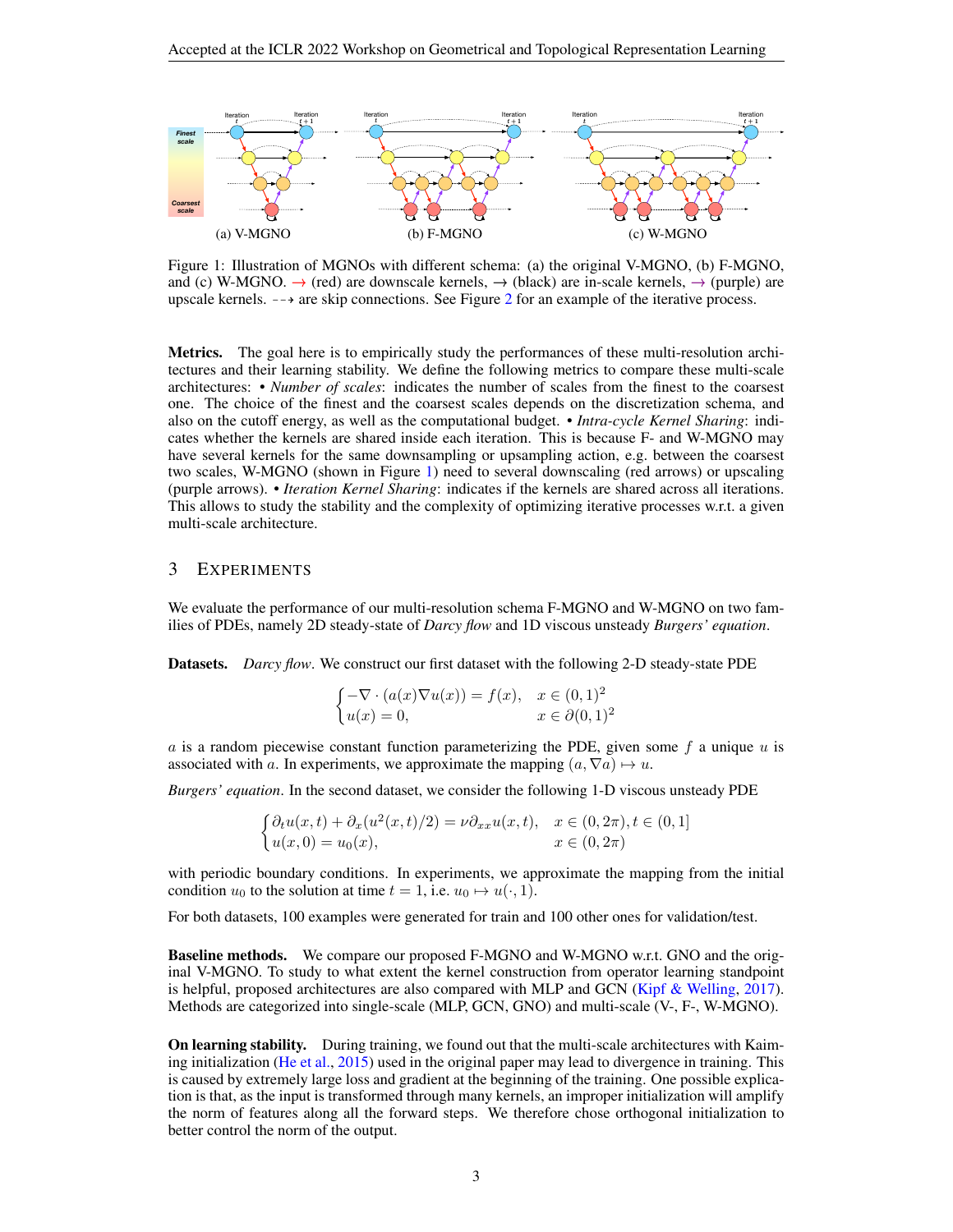|                 |              | Model         | Intra-cycle<br><b>Kernel Sharing</b> | <b>Iteration</b><br><b>Kernel Sharing</b> | <b>Train Error</b><br>$(\times 10^{-2})$ | <b>Test Error</b><br>$(x10^{-2})$ |
|-----------------|--------------|---------------|--------------------------------------|-------------------------------------------|------------------------------------------|-----------------------------------|
| Darcy flow      | Single-scale | MLP           | N/A                                  | N/A                                       | $11.90 \pm 0.20$                         | $12.02 \pm 0.40$                  |
|                 |              | <b>GCN</b>    | N/A                                  | N/A                                       | $11.87 \pm 0.15$                         | $11.88 \pm 0.19$                  |
|                 |              | <b>GNO</b>    | N/A                                  | N/A                                       | $6.45 \pm 0.21$                          | $7.13 \pm 0.15$                   |
|                 | Multi-scale  | V-MGNO        | N/A                                  | Х                                         | $2.69 \pm 0.18$                          | $5.68 \pm 0.30$                   |
|                 |              | F-MGNO (Ours) | х                                    | Х                                         | $2.76 \pm 0.15$                          | $5.80 \pm 0.32$                   |
|                 |              | W-MGNO (Ours) | Х                                    | Х                                         | $2.23 \pm 0.11$                          | $5.91 \pm 0.28$                   |
| <b>Burgers'</b> | Single-scale | MLP           | N/A                                  | N/A                                       | $41.89 \pm 0.40$                         | $42.07\pm0.11$                    |
|                 |              | <b>GCN</b>    | N/A                                  | N/A                                       | $27.88 \pm 1.46$                         | $31.00 \pm 1.22$                  |
|                 |              | <b>GNO</b>    | N/A                                  | N/A                                       | $15.30 \pm 0.17$                         | $53.14 \pm 0.86$                  |
|                 | Multi-scale  | V-MGNO        | N/A                                  | √                                         | $4.25 \pm 0.10$                          | $25.76\pm0.39$                    |
|                 |              | F-MGNO (Ours) | ✓                                    |                                           | $3.19 \pm 0.05$                          | $25.20 \pm 0.20$                  |
|                 |              | W-MGNO (Ours) | Х                                    |                                           | $3.47 \pm 0.07$                          | $24.91 \pm 0.37$                  |

<span id="page-3-0"></span>Table 1: Results of our best settings compared to baselines on *Darcy flow* and *Burgers' equation*. We calculate the means and standard deviations for each model based on 4 runs with different seeds. All multi-scale models results are achieved with 4 scales. See Appendix [B](#page-7-1) for the ablation studies.

We did a broad hyperparameter search to tune the model. This showed that the initialization was crucial in MGNO architectures, with a main importance for the learning rate and even more for the initialization gain of the orthogonal initialization.

Results. We show our results in Table [1](#page-3-0) for *Darcy flow* and *Burgers' equation*. For all variants of MGNO, we report the results with best architectural metrics.

We found that multi-scales methods outperform single-scale ones in both training and test error. For both datasets, multi-scale methods achieve a decrease of 80-90% training error compared to the single-scale baselines. This suggests that a better modeling of long-range interaction improves the expressiveness of the neural network. The same improvement tendency was also observed at test time. All variants of MGNO reduce the test error by 10-50%. This improvement is less significant as it may be limited by number of training data samples.

Among the multi-scale models, for both PDEs, more complex F-/W-MGNO performs slightly better in training, i.e. 2.69 with V-MGNO down to 2.23 (-17%) with W-MGNO for Darcy flow, and 4.25 with V-MGNO down to 3.19 (-25%) with F-MGNO for Burgers'. However, we did not perceive a significant difference in test error. We also conducted further ablation studies to compare the impact of architectural metrics. See Appendix [B](#page-7-1) for details.

Discussion. To conclude, we confirm with our experiments that multi-scale methods are important for better modeling physical signals, by efficiently maintaining long-range interactions in the spatial domain. Some improvements in training were observed in with F- and W-MGNO, which may indicate an increase in model expressiveness with F- and W-cycle schemes . However, with MGNO implementation, the evidence is not strong enough to support this claim. We suggest further investigation with other graph-based approaches to better understand more complex cycles. In order to better generalize to unseen data, more constraints could be added to control train/test trade-off.

# 4 CONCLUSION

In this work, we empirically studied the challenging task of representing physical signals at different scales from DL perspective. To do so, we developed two novel multi-scale architectures inspired by discretized multi-resolution schema [\(Jaysaval et al.,](#page-5-9) [2016\)](#page-5-9) and a neural integral operator, which is motivated by multipole theory [\(Li et al.,](#page-5-8) [2020a\)](#page-5-8). To the best of our knowledge, this is the first work that proposes to study and design multi-scale DL architectures from numerical schema standpoint. We proposed two MPGNNs to approximate this neural integral operator and we implemented it via F-cycle and W-cycle schema. The latter are iterative processes and hence are challenging to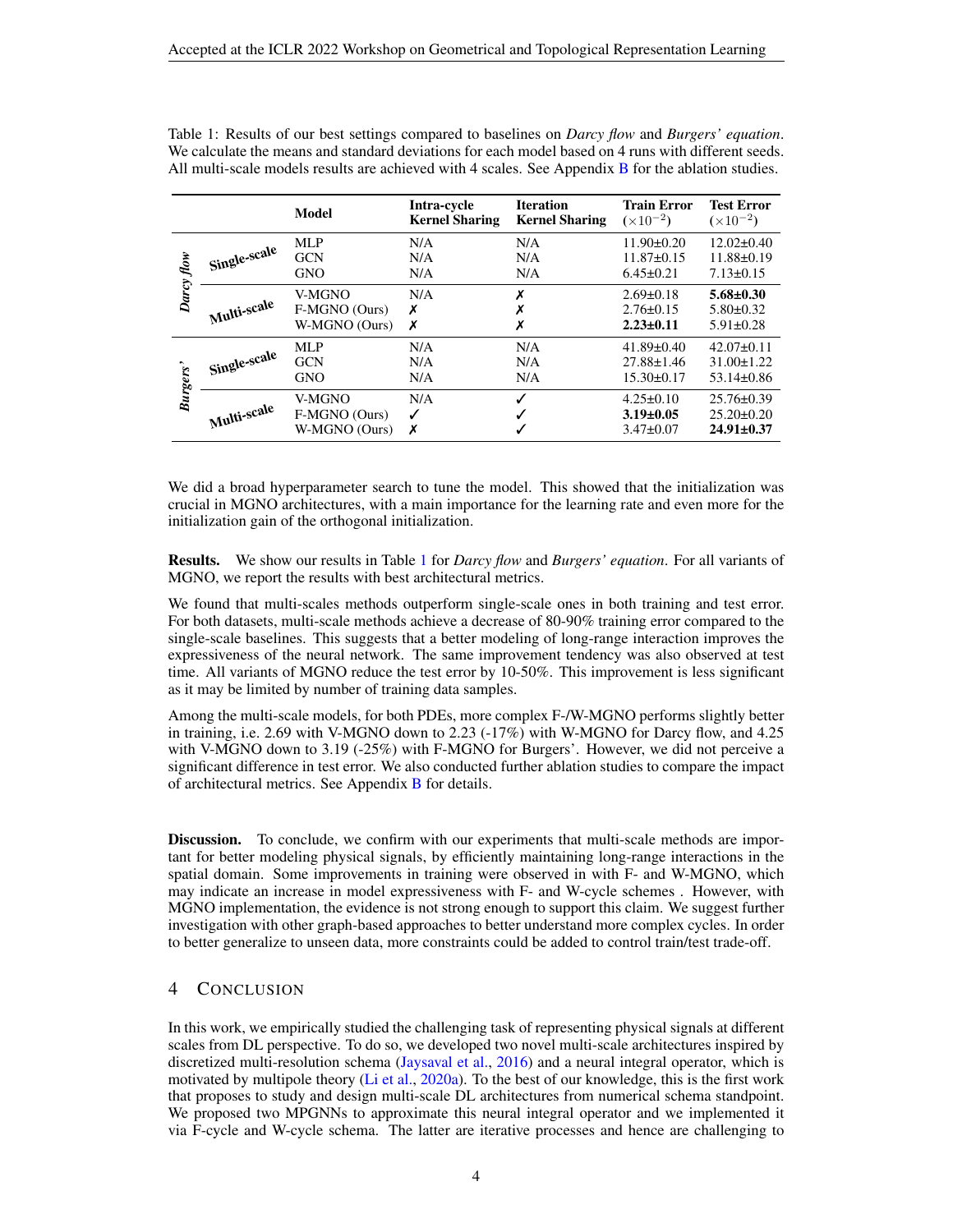optimize. We defined a set of metrics to evaluate the learning stability of these iterative processes and their performances. We validated our work on two types of PDEs discretized on graphs.

We argue that this work could open perspectives to study novel multi-scale neural architectures, beyond U-net, and V-F-W-cycle schema, suitable for multi-scale and/or scarce data. One may consider a further study of discretized multi-resolution schema including the properties of their architectures and optimization procedures. This could help to design more interpretable and efficient architectures. Moreover, we think that studying multi-scale neural architectures from discretized multi-resolution schema's standpoint could help to get insights about the capabilities of multi-scale neural architectures to reproduce some properties of discretized multi-resolution schema.

## 5 REPRODUCTIBILITY STATEMENT

We provide a [GitHub repository](https://github.com/LeonMigu/multi_scale_graph_neural_operator) to reproduce the experiments. We used NVIDIA 12Go single GPUs to conduct the experiments.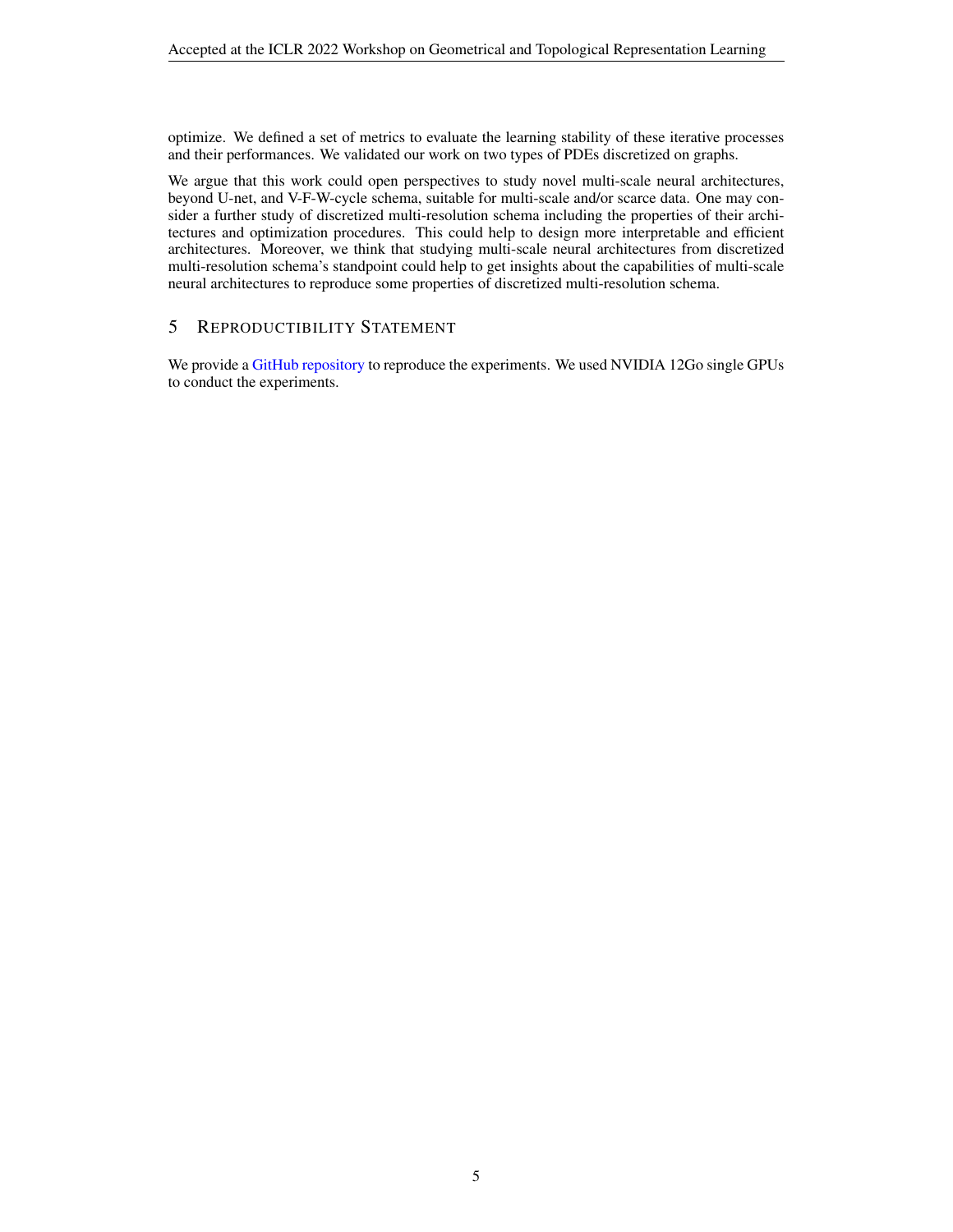#### **REFERENCES**

- <span id="page-5-0"></span>Morgane Bergot and Marc Durufle. Higher-Order Discontinuous Galerkin Method for Pyra- ´ midal Elements using Orthogonal Bases. *Numerical Methods for Partial Differential Equations*, 29(1):144–169, January 2013. doi: 10.1002/num.21703. URL [https://hal.](https://hal.archives-ouvertes.fr/hal-00547319) [archives-ouvertes.fr/hal-00547319](https://hal.archives-ouvertes.fr/hal-00547319).
- <span id="page-5-13"></span>Kaiming He, Xiangyu Zhang, Shaoqing Ren, and Jian Sun. Delving deep into rectifiers: Surpassing human-level performance on imagenet classification. *CoRR*, abs/1502.01852, 2015. URL [http:](http://arxiv.org/abs/1502.01852) [//arxiv.org/abs/1502.01852](http://arxiv.org/abs/1502.01852).
- <span id="page-5-9"></span>Piyoosh Jaysaval, Daniil V. Shantsev, Sebastien de la Kethulle de Ryhove, and Tarjei Bratte- ´ land. Fully anisotropic 3-D EM modelling on a Lebedev grid with a multigrid pre-conditioner. *Geophysical Journal International*, 207(3):1554–1572, 09 2016. ISSN 0956-540X. doi: 10.1093/gji/ggw352. URL <https://doi.org/10.1093/gji/ggw352>.
- <span id="page-5-12"></span>Thomas N. Kipf and Max Welling. Semi-supervised classification with graph convolutional networks. In *5th International Conference on Learning Representations, ICLR 2017, Toulon, France, April 24-26, 2017, Conference Track Proceedings*. OpenReview.net, 2017. URL [https:](https://openreview.net/forum?id=SJU4ayYgl) [//openreview.net/forum?id=SJU4ayYgl](https://openreview.net/forum?id=SJU4ayYgl).
- <span id="page-5-10"></span>Nikola B. Kovachki, Zongyi Li, Burigede Liu, Kamyar Azizzadenesheli, Kaushik Bhattacharya, Andrew M. Stuart, and Anima Anandkumar. Neural operator: Learning maps between function spaces. *CoRR*, abs/2108.08481, 2021. URL <https://arxiv.org/abs/2108.08481>.
- <span id="page-5-8"></span>Zong-Yi Li, Nikola B. Kovachki, K. Azizzadenesheli, Burigede Liu, K. Bhattacharya, Andrew Stuart, and Anima Anandkumar. Multipole graph neural operator for parametric partial differential equations. *ArXiv*, abs/2006.09535, 2020a.
- <span id="page-5-11"></span>Zongyi Li, Nikola B. Kovachki, Kamyar Azizzadenesheli, Burigede Liu, Kaushik Bhattacharya, Andrew M. Stuart, and Anima Anandkumar. Neural operator: Graph kernel network for partial differential equations. *CoRR*, abs/2003.03485, 2020b. URL [https://arxiv.org/abs/](https://arxiv.org/abs/2003.03485) [2003.03485](https://arxiv.org/abs/2003.03485).
- <span id="page-5-2"></span>Knut-Andreas Lie, Olav Møyner, and Jostein Roald Natvig. Use of Multiple Multiscale Operators To Accelerate Simulation of Complex Geomodels. *SPE Journal*, 22(06):1929–1945, 08 2017. ISSN 1086-055X. doi: 10.2118/182701-PA. URL <https://doi.org/10.2118/182701-PA>.
- <span id="page-5-1"></span>B. O'Malley, J. Kópházi, M.D. Eaton, V. Badalassi, P. Warner, and A. Copestake. Pyramid finite elements for discontinuous and continuous discretizations of the neutron diffusion equation with applications to reactor physics. *Progress in Nuclear Energy*, 105:175–184, 2018. ISSN 0149-1970. doi: https://doi.org/10.1016/j.pnucene.2017.12.006. URL [https://www.sciencedirect.](https://www.sciencedirect.com/science/article/pii/S0149197017303062) [com/science/article/pii/S0149197017303062](https://www.sciencedirect.com/science/article/pii/S0149197017303062).
- <span id="page-5-3"></span>Jean-Charles Passieux, Pierre Ladevèze, and David Néron. A scalable time-space multiscale domain decomposition method: adaptive time scales separation. *Computational Mechanics*, 46(4):621– 633, 2010. doi: 10.1007/s00466-010-0504-2. URL [https://hal.archives-ouvertes.](https://hal.archives-ouvertes.fr/hal-00485747) [fr/hal-00485747](https://hal.archives-ouvertes.fr/hal-00485747).
- <span id="page-5-6"></span>Tobias Pfaff, Meire Fortunato, Alvaro Sanchez-Gonzalez, and Peter W. Battaglia. Learning meshbased simulation with graph networks. In *International Conference on Learning Representations*, 2021.
- <span id="page-5-7"></span>Olaf Ronneberger, Philipp Fischer, and Thomas Brox. U-net: Convolutional networks for biomedical image segmentation. In *MICCAI*, 2015.
- <span id="page-5-5"></span>Nils Thuerey, Konstantin Weißenow, Lukas Prantl, and Xiangyu Hu. Deep learning methods for Reynolds-averaged Navier–Stokes simulations of airfoil flows. *AIAA Journal*, 58(1):25–36, 2020.
- <span id="page-5-4"></span>Kiwon Um, Robert Brand, Yun Fei, Philipp Holl, and Nils Thuerey. Solver-in-the-Loop: Learning from Differentiable Physics to Interact with Iterative PDE-Solvers. *Advances in Neural Information Processing Systems*, 2020.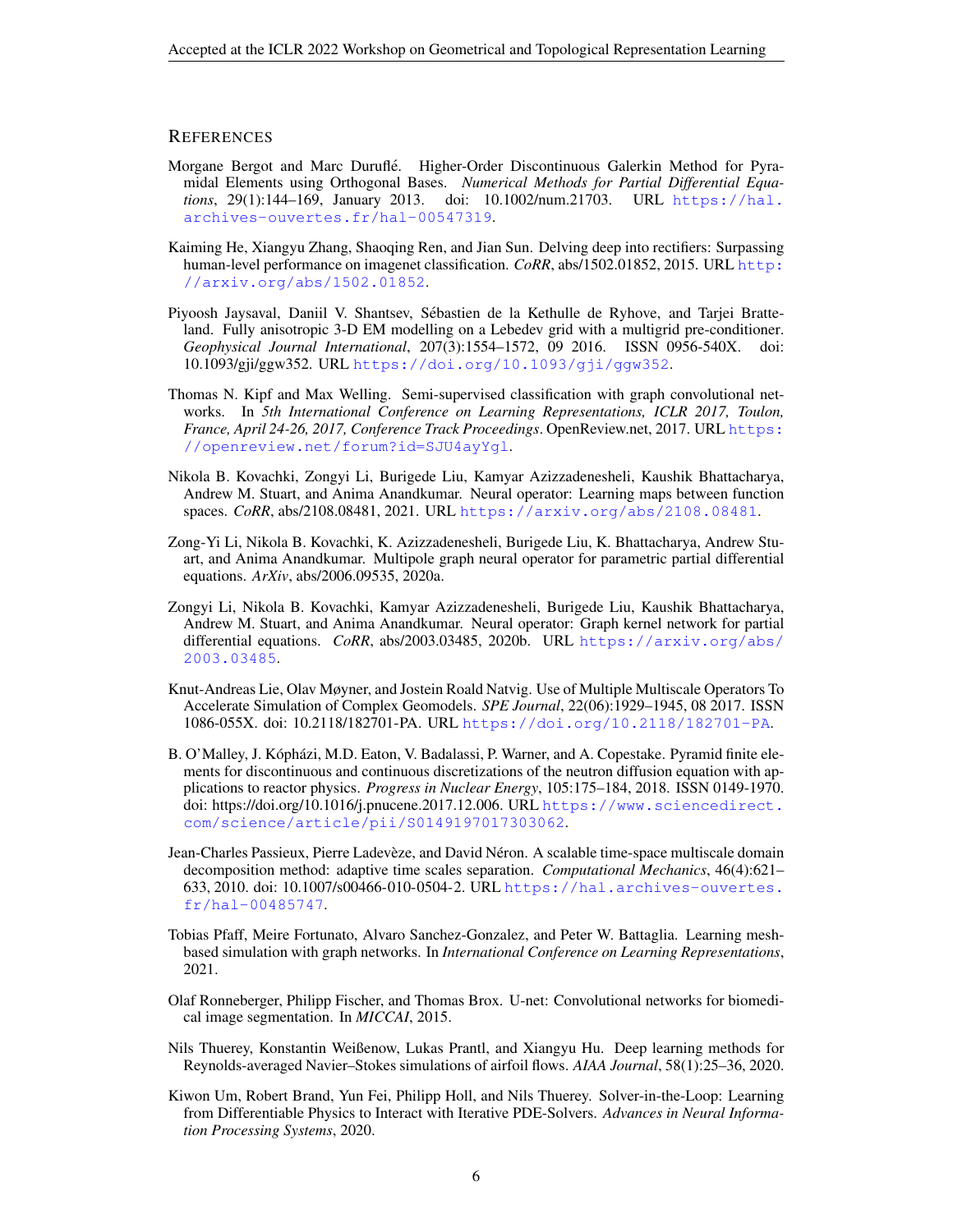- <span id="page-6-1"></span>Nils Wandel, Michael Weinmann, and Reinhard Klein. Learning incompressible fluid dynamics from scratch - towards fast, differentiable fluid models that generalize. In *International Conference on Learning Representations*, 2021. URL [https://openreview.net/forum?id=](https://openreview.net/forum?id=KUDUoRsEphu) [KUDUoRsEphu](https://openreview.net/forum?id=KUDUoRsEphu).
- <span id="page-6-0"></span>Jiayang Xu, Aniruddhe Pradhan, and Karthikeyan Duraisamy. Conditionally parameterized, discretization-aware neural networks for mesh-based modeling of physical systems. In *Thirty-Fifth Conference on Neural Information Processing Systems*, 2021. URL [https://](https://openreview.net/forum?id=0yMGEUQKd2D) [openreview.net/forum?id=0yMGEUQKd2D](https://openreview.net/forum?id=0yMGEUQKd2D).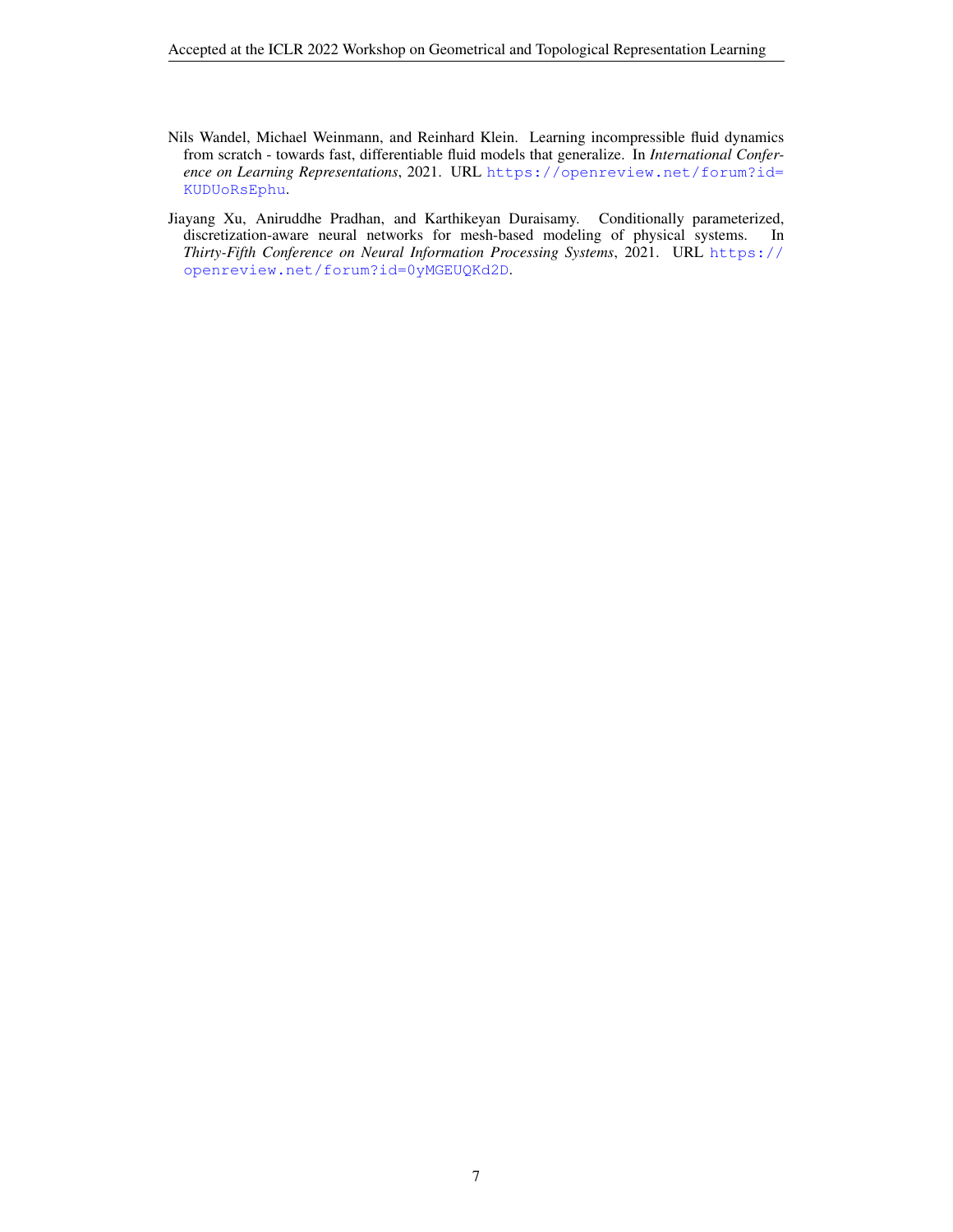# A PIPELINES

Graph nodes are uniformly sampled over the domain with different sample number at each scale. Graph edges in each scale are calculated to all points in the same scale within a given distance. For multi-scale models, edges between scales are also calculated likewise. Input node features are values of the input function  $v_0(x)$  and their position x. Each model predicts  $u(x)$ . To avoid divergence in training, we use the orthogonal initialization across all models.

#### <span id="page-7-1"></span>B ABLATION STUDIES

We conducted large-scale ablation studies with results in Tables [2](#page-7-2) and [3.](#page-8-0) We analyze the impact of different metrics on impacts of architectural metrics on prediction errors: • *The impact of number of scales*: We observe that the more the scales, the lower the training error. This shows an increasing tendency in model expressiveness w.r.t. scales. • *The impact of kernel sharing*: We observe that sharing parameters may help improving training. However, no major differences in test are noticed when evaluating generalization to test samples.

Note that different variants of MGNO are the same according to number of scales. For 2-scale models, V-, F-, and W-MGNO are equivalent. For 3-scale models, F- and W-MGNO are equivalent.

<span id="page-7-2"></span>

| Method     | Scales         | Intra-cycle<br>Kernel Sharing | Iteration<br>Kernel Sharing | Train Error<br>$(\times 10^{-2})$ | <b>Test Error</b><br>$(\times 10^{-2})$ | Time<br>/epoch(s) | N. params<br>(M) |
|------------|----------------|-------------------------------|-----------------------------|-----------------------------------|-----------------------------------------|-------------------|------------------|
| <b>MLP</b> |                | N/A                           | N/A                         | $11.90 \pm 0.20$                  | $12.02 \pm 0.40$                        | 2.0               | 0.02             |
| <b>GCN</b> |                | N/A                           | N/A                         | $11.87 \pm 0.15$                  | $11.88 \pm 0.19$                        | 34.3              | 0.03             |
| <b>GNO</b> |                | N/A                           | N/A                         | $6.45 \pm 0.21$                   | $7.13 \pm 0.15$                         | 13.1              | 0.03             |
| V/F/W-MGNO | $\overline{c}$ | N/A                           | Х                           | $4.76 \pm 0.35$                   | $6.67 \pm 0.43$                         | 25.8              | 11.0             |
| V/F/W-MGNO | 2              | N/A                           | ✓                           | $4.88 \pm 0.40$                   | $6.59 \pm 0.24$                         | 25.9              | 2.74             |
| V-MGNO     | 3              | N/A                           | Х                           | $3.63 \pm 0.21$                   | $5.77 \pm 0.12$                         | 28.0              | 14.1             |
| V-MGNO     | 3              | N/A                           | $\checkmark$                | $3.24 \pm 0.22$                   | $6.11 \pm 0.32$                         | 27.8              | 3.55             |
| F/W-MGNO   | 3              | Х                             | Х                           | $3.03 \pm 0.22$                   | $5.94 \pm 0.38$                         | 33.0              | 19.5             |
| F/W-MGNO   | 3              |                               | Х                           | $2.63 \pm 0.19$                   | $6.41 \pm 0.24$                         | 33.5              | 14.1             |
| F/W-MGNO   | 3              | Х                             | $\checkmark$                | $2.47\pm0.15$                     | $5.76 \pm 0.25$                         | 34.5              | 4.90             |
| F/W-MGNO   | 3              |                               | ✓                           | $2.26 \pm 0.13$                   | $5.87 \pm 0.23$                         | 34.6              | 3.55             |
| V-MGNO     | 4              | N/A                           | Х                           | $2.69 \pm 0.18$                   | $5.68 \pm 0.30$                         | 28.3              | 15.8             |
| V-MGNO     | 4              | N/A                           | ✓                           | $2.02 \pm 0.11$                   | $5.96 \pm 0.22$                         | 28.3              | 3.95             |
| F-MGNO     | 4              | Х                             | Х                           | $2.76 \pm 0.15$                   | $5.80 \pm 0.32$                         | 39.2              | 25.5             |
| F-MGNO     | 4              |                               | Х                           | $1.88 \pm 0.12$                   | $5.84 \pm 0.18$                         | 37.1              | 15.8             |
| F-MGNO     | 4              | Х                             |                             | $1.78 \pm 0.05$                   | $6.14 \pm 0.32$                         | 36.5              | 6.39             |
| F-MGNO     | 4              |                               |                             | $1.60 \pm 0.13$                   | $6.18 \pm 0.31$                         | 36.9              | 3.95             |
| W-MGNO     | 4              | Х                             | Х                           | $2.23 \pm 0.11$                   | $5.91 \pm 0.28$                         | 40.9              | 28.2             |
| W-MGNO     | 4              |                               | Х                           | $1.68 \pm 0.13$                   | $6.17 \pm 0.28$                         | 39.2              | 15.8             |
| W-MGNO     | 4              | Х                             | ✓                           | $1.85 \pm 0.08$                   | $6.07 \pm 0.33$                         | 39.1              | 7.07             |
| W-MGNO     | 4              |                               |                             | $1.57 \pm 0.10$                   | $6.29 \pm 0.27$                         | 40.5              | 3.95             |

Table 2: Ablation studies for *Darcy flow*.

<span id="page-7-0"></span>

Figure 2: Example of an iterative process with V-cycle multi-resolution architecture. Similar process is applied for F-cycle and W-cycle.